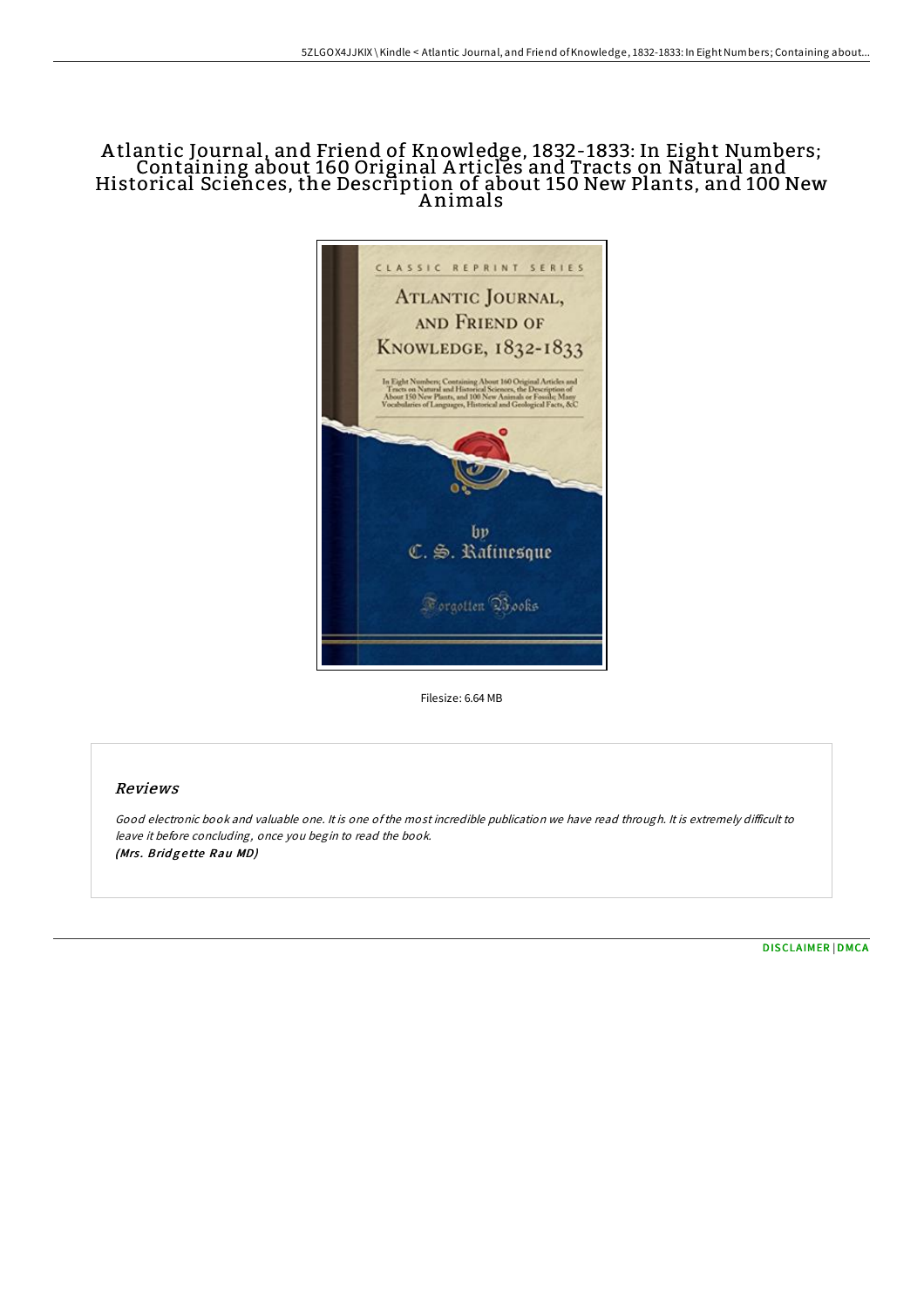### ATLANTIC JOURNAL, AND FRIEND OF KNOWLEDGE, 1832-1833: IN EIGHT NUMBERS; CONTAINING ABOUT 160 ORIGINAL ARTICLES AND TRACTS ON NATURAL AND HISTORICAL SCIENCES, THE DESCRIPTION OF ABOUT 150 NEW PLANTS, AND 100 NEW ANIMALS



Forgotten Books, 2017. Paperback. Condition: New. Language: English . Brand New Book \*\*\*\*\* Print on Demand \*\*\*\*\*. Excerpt from Atlantic Journal, and Friend of Knowledge, 1832-1833: In Eight Numbers; Containing About 160 Original Articles and Tracts on Natural and Historical Sciences, the Description of About 150 New Plants, and 100 New Animals or Fossils; Many Vocabularies of Languages, Historical and Geological Facts, C The total number of general schools in Paris was 647 in 1827, having scholars. They were chie?y 294 Infant schools, all gratis, teaching reading, writing, and arith metic, and elements of drawing. About the Publisher Forgotten Books publishes hundreds of thousands of rare and classic books. Find more at This book is a reproduction of an important historical work. Forgotten Books uses state-of-the-art technology to digitally reconstruct the work, preserving the original format whilst repairing imperfections present in the aged copy. In rare cases, an imperfection in the original, such as a blemish or missing page, may be replicated in our edition. We do, however, repair the vast majority of imperfections successfully; any imperfections that remain are intentionally left to preserve the state of such historical works.

 $\mathbb{R}$ Read Atlantic Journal, and Friend of Knowledge, [1832-1833:](http://almighty24.tech/atlantic-journal-and-friend-of-knowledge-1832-18.html) In Eight Numbers; Containing about 160 Original Articles and Tracts on Natural and Historical Sciences, the Description of about 150 New Plants, and 100 New Animals **Online** 

**P** Download PDF Atlantic Journal, and Friend of Knowledge, [1832-1833:](http://almighty24.tech/atlantic-journal-and-friend-of-knowledge-1832-18.html) In Eight Numbers; Containing about 160 Original Articles and Tracts on Natural and Historical Sciences, the Description of about 150 New Plants, and 100 New Animals